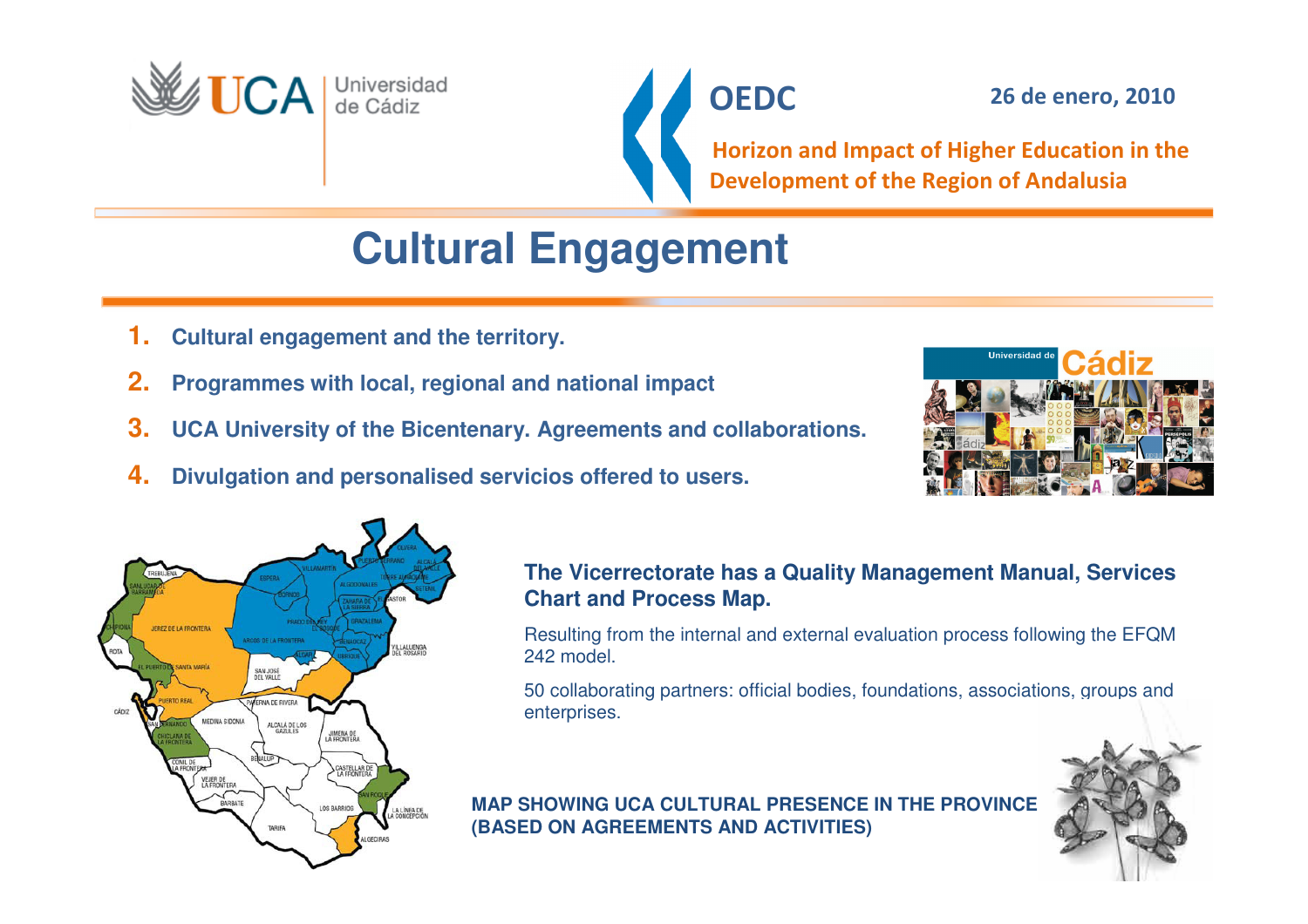



Horizon and Impact of Higher Education in the Development of the Region of Andalusia

# **Programmes & Activities (I)**

### **SEASONAL COURSES: 865 Scholarships offered**

| <b>Activities</b>                       | 2005  | 2006  | 2007  | 2008  | 2009*<br><b>Data Prevision</b> |
|-----------------------------------------|-------|-------|-------|-------|--------------------------------|
| <b>Seasonal Programmes</b>              |       |       |       |       |                                |
| Number of<br>activities carried<br>out  | 89    | 99    | 95    | 85    | 70                             |
| Participants                            | 4.209 | 4.444 | 4.560 | 4.349 | 3051                           |
| Average<br>participants per<br>activity | 47    | 45    | 48    | 51    | 44                             |

**Location ofcourses:CÁDIZ** ALGECIRASSAN ROQUE**JEREZ** CHICLANA



**Activities calendar: CULTURAL AGENDA** 

**17 consecutive years**

**Music, cinema, theatre, painting, photography, scientific andliterary forums**

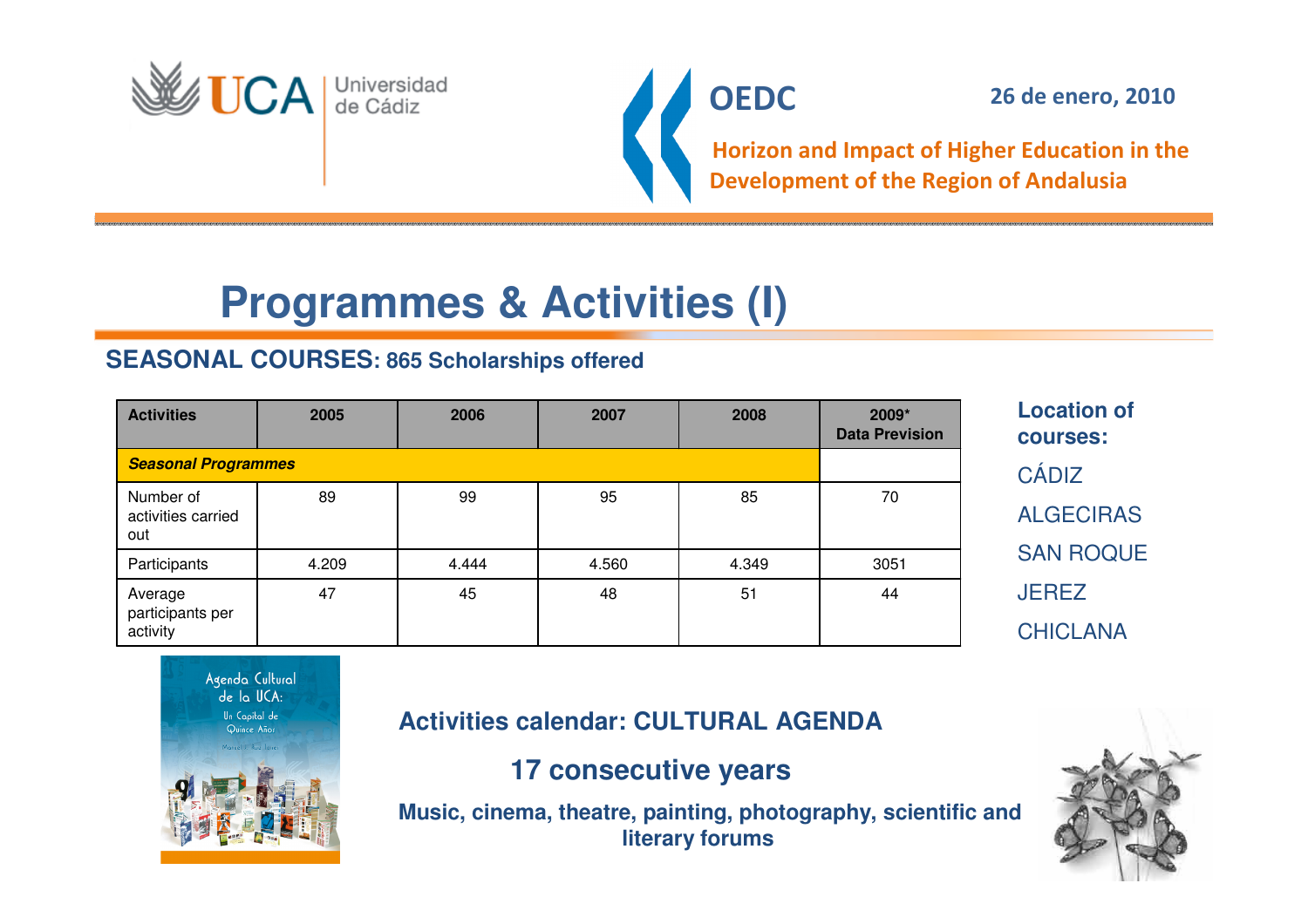



Horizon and Impact of Higher Education in the Development of the Region of Andalusia

# **Programmes & Activities (II)**

**ATALAYA Project: 10 Andalusian Universities.** 

**General Coordination: UCA- UNIA.** 



Regional Government of Andalusia.

Regional Ministry for Science, Innovation and Enterprise

**http://www.diezencultura.es/**

### **Subproyect UCA-UNIA: CULTURAL OBSERVATORY**

**38 products on cultural management available.http://observatorioatalaya.es/**





**agenciaAndaluza para el Desarrollo del flamenco. Junta de Andalucía**

**FLAMENCO ON LINE**

**universities**

**Andalusian iniciative with national uptake.** 

**13 Universities participating. Open to Latin America.** 

**DIGITAL JOURNAL of the10 Andalusian**

**http://www.flamencoenred.tv/**

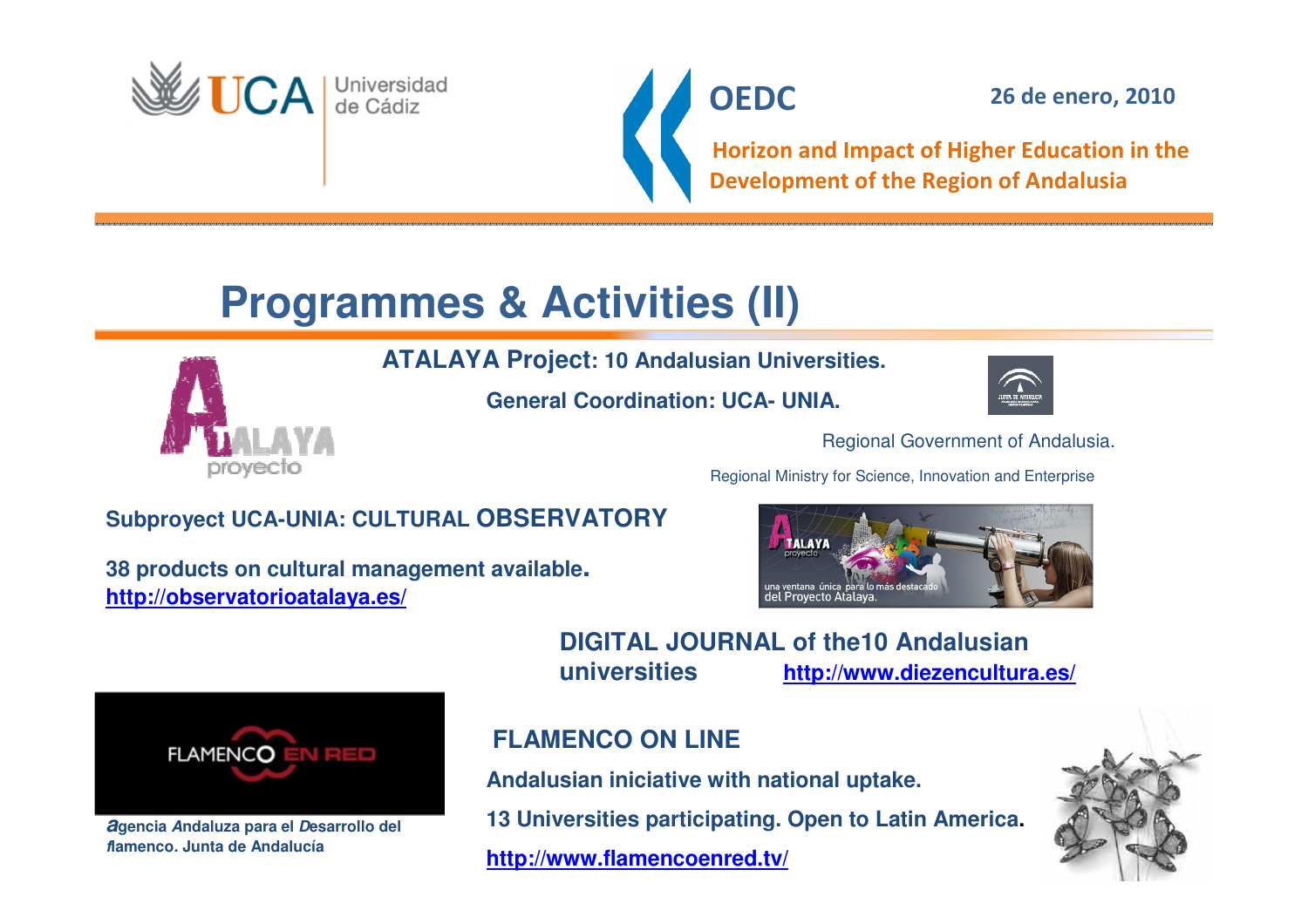

**OEDC** 

26 de enero, 2010

Horizon and Impact of Higher Education in the Development of the Region of Andalusia

# **University of the Bicentenary**

**Celebration of the BICENTENARY of the 1812 CONSTITUTION AGREEMENTS, ACTIVITIES AND SCHOLARSHIPS 2009**



**- MAIN ACTIVITIES: CADIZCADIZ** 1812 Conferences (annual)/ Course on Freedom of Expression **SAN FERNANDO** History Conference When Spain was an Island **CHICLANA** War and Revolution in the Province of Cadiz (1808 - 1814)

### -**SCHOLARSHIP PROGRAMMES & COURSES IN THE FRAMEWORK OF THE BICENTENARY**

**Cadiz City Council:** 2 full year scholarships for Latin Americans and Spaniards. Postgraduate studies. 20 scholarships Constitutional Week. 2 Seminars Constitutional Week in UCA summer courses**Consortium for the Celebration of the Bicentenary:** 3 scholarships for Latin Americans and Spaniards. Postgraduate studies. 2 specific seminars in the UCA summer courses. **Bicentenary Office. Provincial Council:** Specific seminar in UCA summer courses **Foundation Centre for Constitutional Studies:** 2 specific scholarships for Constitutional Week